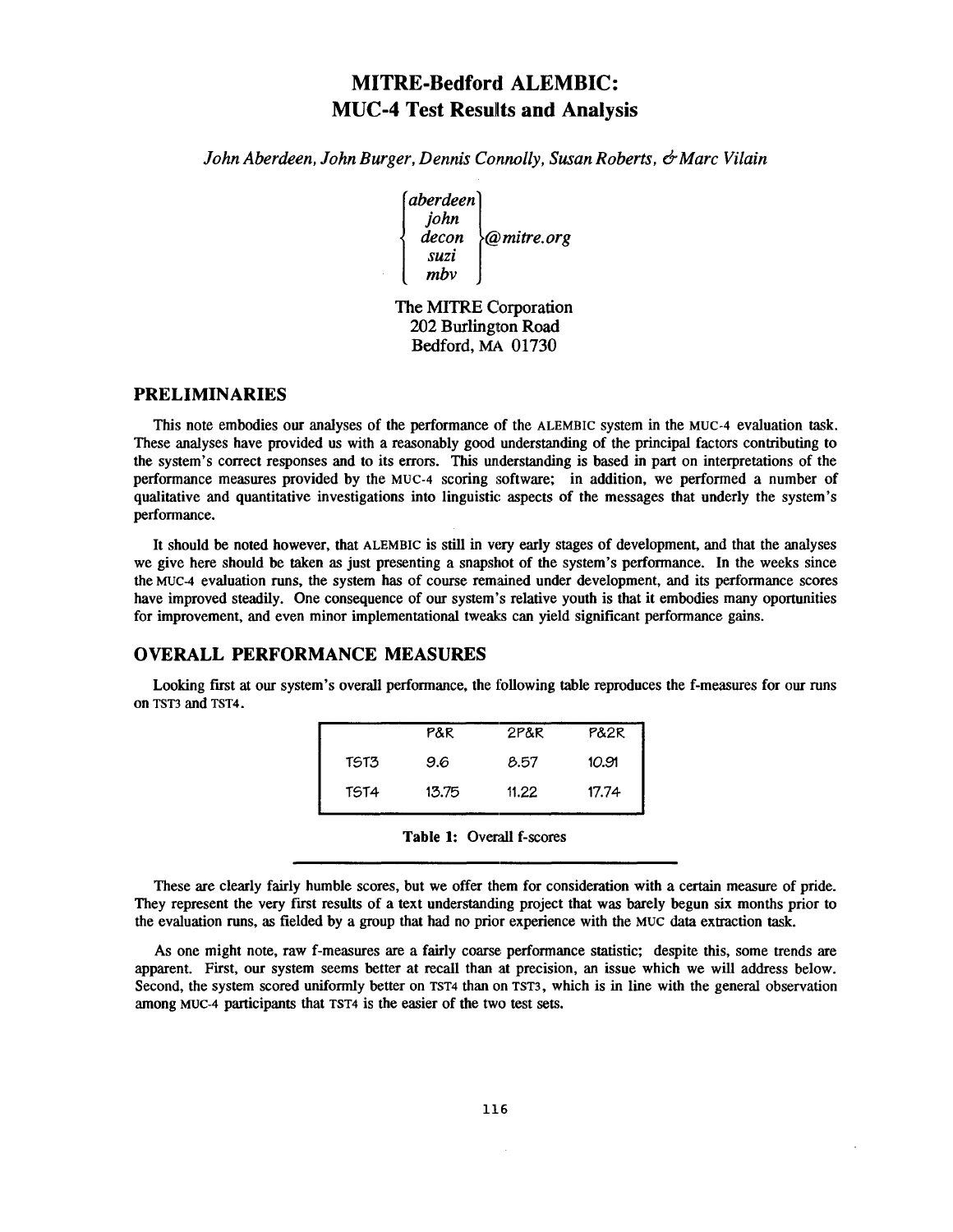#### **RECALL MEASURES**

Turning to a more detailed analysis of our recall measures, the principal determinant of our overall recal <sup>l</sup> performance is rather clear. That is, we only attempted to fill about half of all possible template slots, those for the incident and perpetrator. Although we had slot-filling strategies prepared for the remaining slots, they were never incorporated into the system prior to the evaluation runs—we just simply ran out of time to do so.

It is illuminating, however, to consider ALEMBIC's performance on the slots that the system actually did fill. The more interesting of these slots are those that the system filled by meaningfully extracting information from the free text; their slotwise recall scores are shown in Table 2 below. Slots that do not appear in the table were simply not filled at all, or were only filled by default strategies (more on this later).

|                | <b>TST3</b> | <b>TST4</b> |
|----------------|-------------|-------------|
| inc-date       | 23          | 35          |
| inc-loc        | 10          | 16          |
| inc-type       | 30          | 53          |
| inc-instr-id   | 8           | 27          |
| inc-instr-type | 3           | 16          |
| perp-ind-id    | 22          | 48          |
| perp-org-id    | 40          | 40          |
|                |             |             |

**Table** 2: Recall scores on meaningfully filled slots

A quick glance at the table reveals that our scores ranged fairly widely . On string fills, ALEMBIC obtained scores ranging for TST3 from 8 (instrument ID) to 40 (perpetrator organization ID); for set fills the range was 3 (instrument type) to 30 (incident type). Similar patterns held for TST4, but with higher individual slot scores, reflecting the fact that this was the easier of the two test sets. As an estimate of the average recall for the slots in Table 2, we calculated a restricted overall recall score (based only on these slots) of approximately 20 for TST3 and 34 for TST4.<sup>1</sup>

On a slot-by-slot basis, the following qualitative observations apply .

- **Incident date:** We derived this slot from the free text, and only used the dateline as a last recourse in case we failed to identify any date phrases. The date grammar we used for MUC-4 treats date phrases as functors, which were often left unattached due to the fragmentary nature of our parses. This made it harder to actually locate temporal phrases when they did not appear as modifiers of events, resulting in a fair number of invocations of the heuristic fallback strategy of using the dateline.
- Incident location: Recall errors for this slot were due in good part to locational modifiers not being attached to events, as well as to a number of infelicities in the locational knowledge representation. Among the more amusing: the lexical item Bogota maps to a number of possible locations, but the one that was picked by default was the Bogota Air Force Base .
- **Incident type:** This was our most accurate set-fill slot. ALEMBIC derives the filler of this slot from the heads of violent events; missing cases are due in part to gaps in the lexicon.

 $<sup>1</sup>$ Not too much should be made of these scores. They admittedly exclude slots that are easy to fill using default values,</sup> but they also don't include slots that are hard to fill, i.e., the target slots.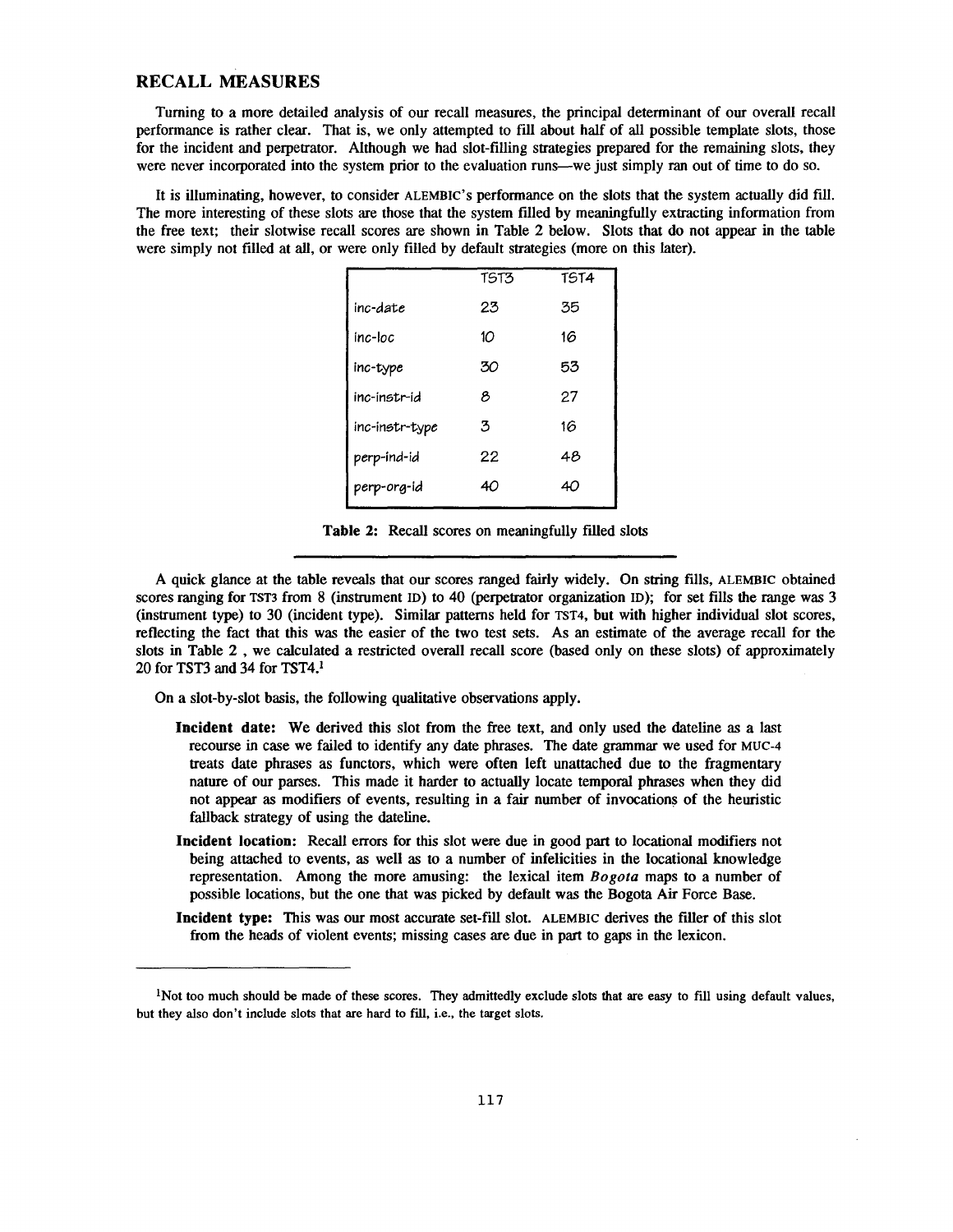- **Incident instrument** in: We expected to get better recall scores for this slot. Eyeballing the actual fillers that ALEMBIC produced, part of the problem was grammatical incompleteness . For example, "a powerful dynamite charge" ended up only being parsed as "a powerful dynamite," due to a grammar bug involving noun-noun modification . Since we attempted to use full noun phrases to fill string slots, we ended up being penalized for cases where we had nearly parsed the complete instrument phrase, but where our fragmentary filler failed to be matched by the scoring program.
- **Incident instrument type:** This slot was only filled when an instrument ID filler was obtained. We never implemented implicit fills for this slot, i.e., fills that could be derived from verbs such as *shoot* even if no gun is ever mentioned.
- **Perpetrator individual ID:** As mentioned in the system overview, our strategy for filling this slot was heuristic. In case the violent event associated with the template lacked an agentive argument, plausible candidates were looked for elsewhere in the neighboring text. Once again, the fragmentary nature of the parses led to the heuristic fallback strategy being invoked fairly often, with very mixed results.
- **Perpetrator organization ID:** We obtained comparatievely high recall scores for this slot. This is a relatively easy slot to fill, however, because likely perpetrator organizations are readily identified.

The remaining incident and perpetrator slots ended up being filled by default values. As a result, although we obtained some reasonable recall scores for these individual slots, these scores are of little real interest.

# **ISSUES WITH PRECISION**

Our precision error rate is largely accounted for by overly eager template generation . As we note in the system description, the version of ALEMBIC fielded at MUC-4 generates a template for every seemingly distinct violent event. Our strategy for distinguishing such events from each other was heavily dependent on our reference resolution module, which turned out to be quite unreliable, and as a result generated multiple (nearly) identical templates for the same event. Consequently, we ended up with overall low precision and high overgeneration scores, as demonstrated by Table 3.

|             | Precision | Overgeneration |
|-------------|-----------|----------------|
| <b>TST3</b> |           | 90             |
| <b>TST4</b> | 10        | 87             |

**Table 3:** Overall precision scores (all templates row)

The effects of this template generation strategy on our precision scores were fairly dramatic. We ended up actually making relatively few incorrect fills for those templates that were mapped by the scoring program . Specifically, ignoring spurious templates (as in the matched/missing row) we obtain precision scores of 72 and 75 for TST3 and TST4 respectively . However, because our spurious fills ended up outnumbering our incorrect fills by 20 to 1, our official scores from the all templates row were considerably weaker.

Aside from this principal cause of our precision errors, another significant factor is that ALEMBIC failed to filter out templates that corresponded to military clashes between guerrilla groups and the armed forces. We failed to incorporate such a filter largely because to do so presupposes filling some slots that we were simply leaving blank. Anecdotally, among the worst offenders of this sort was one message for which we generated two legitimate templates and ten templates corresponding to military clashes.